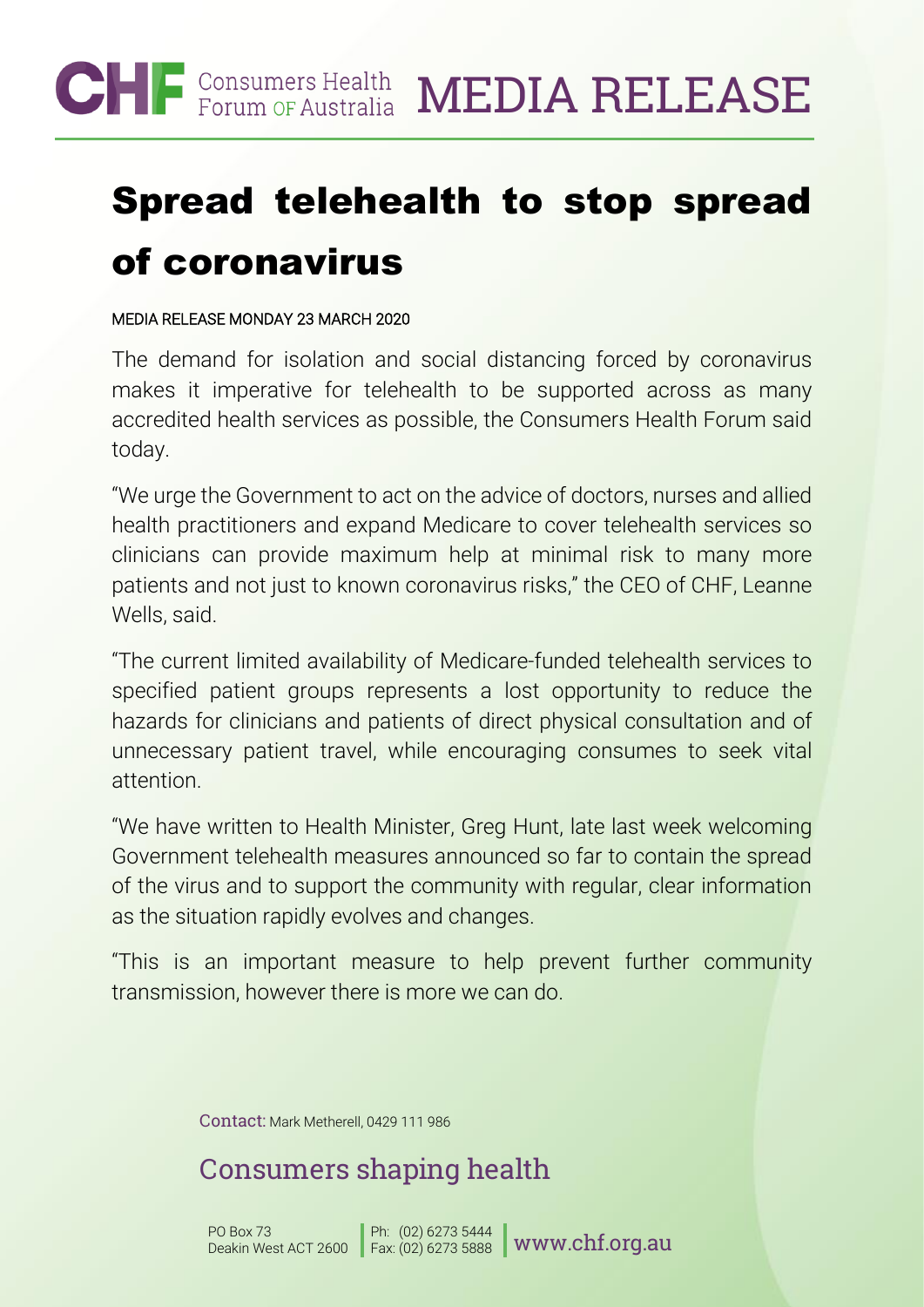# $\bigcirc$   $\bigcap$   $\bigcirc$  Consumers Health<br>Forum OF Australia MEDIA RELEASE

"CHF believes it is time to expand these measures to respond to this escalating situation. CHF supports calls from the AMA, the RACGP and the Australian Primary Health Care Nurses Association that primary care providers should have immediate access to telehealth for treatment of all patients, not just for screening and treatment of potential COVID-19 cases.

"This is an important step to both minimise community spread of COVID-19 and ensure that consumers with other pressing health needs can access timely care.

"As an example of potential benefits of expanding telehealth, Australia's largest health workforce outside hospitals, the 82,000 nurses working in primary health care, could play a vital role through telehealth so people with chronic disease can continue to receive care at home during the COVID-19 crisis, keeping pressure off hospitals.

"CHF strongly supports the call from organisations representing people with intellectual or developmental disability for support to access coronavirus prevention, screening and treatment for people with intellectual or developmental disability.

"We need to take urgent action to prepare and equip all levels of our health care sector to be able to work with disability groups, and their support networks to prevent, screen, and treat COVID-19.

"CHF would also like to see an increase in community testing as much as possible. It is important that we learn lessons from what is occurring overseas where a number of countries have been more successful at containing the spread of the virus through widespread testing efforts.

Contact: Mark Metherell, 0429 111 986

## Consumers shaping health